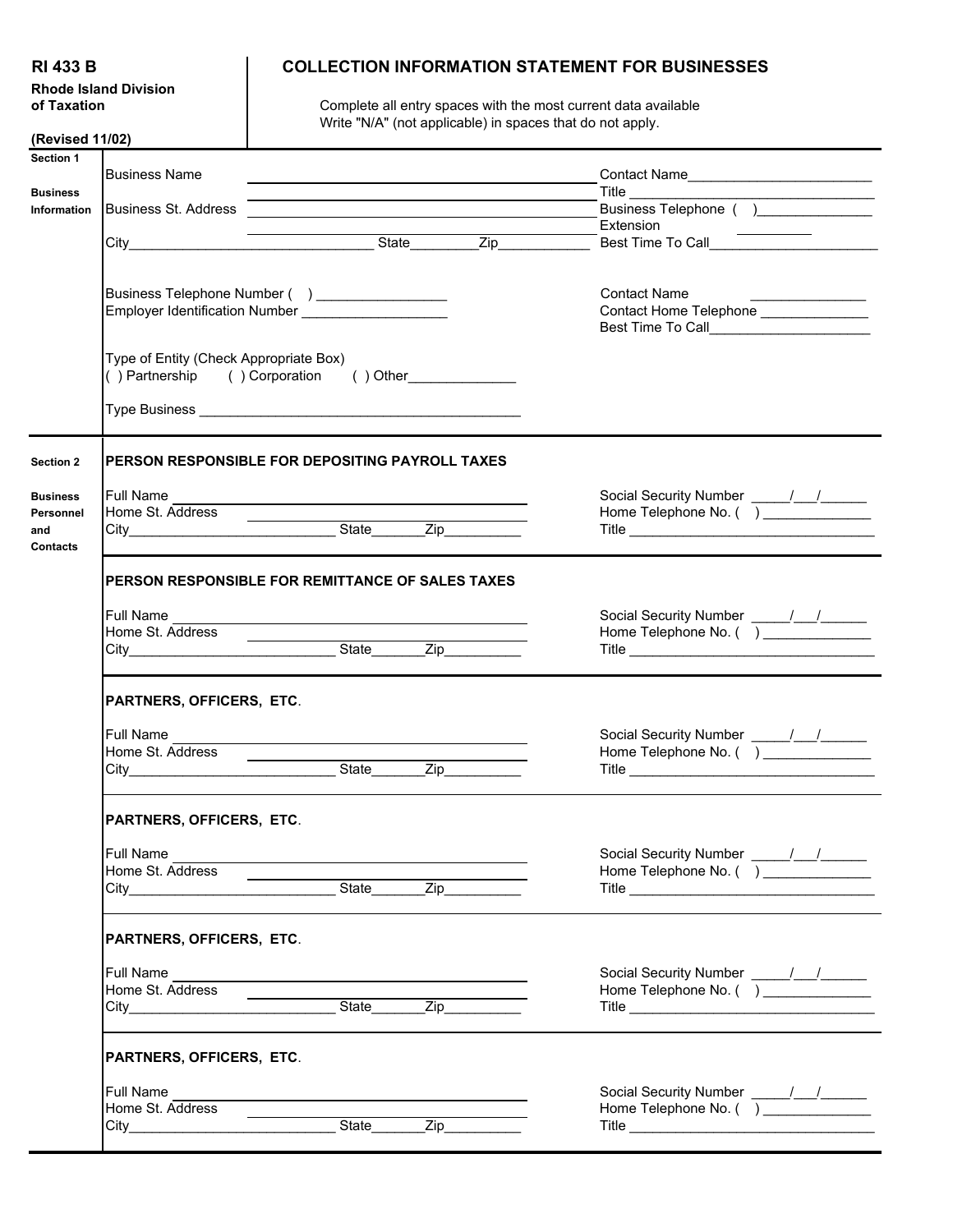|                                                      |                                                                                                                                                                         |                  |                                                                                                                       | Page 2            |                                                                                                                                                                                                                                                                                                                                                                                                                                 |                                          |  |  |  |
|------------------------------------------------------|-------------------------------------------------------------------------------------------------------------------------------------------------------------------------|------------------|-----------------------------------------------------------------------------------------------------------------------|-------------------|---------------------------------------------------------------------------------------------------------------------------------------------------------------------------------------------------------------------------------------------------------------------------------------------------------------------------------------------------------------------------------------------------------------------------------|------------------------------------------|--|--|--|
| Section 3                                            | OTHER FINANCIAL INFORMATION                                                                                                                                             |                  |                                                                                                                       |                   |                                                                                                                                                                                                                                                                                                                                                                                                                                 |                                          |  |  |  |
| <b>Financial</b>                                     | Does this business have other business relationships (e.g. subsidiary or parent, corp., partnership, etc.)? () No () Yes                                                |                  |                                                                                                                       |                   |                                                                                                                                                                                                                                                                                                                                                                                                                                 |                                          |  |  |  |
| <b>Information</b>                                   |                                                                                                                                                                         |                  | Does anyone (e.g.officer, stockholder, partner or employees) have an outstanding loan from the business? () No () Yes |                   |                                                                                                                                                                                                                                                                                                                                                                                                                                 |                                          |  |  |  |
|                                                      |                                                                                                                                                                         |                  |                                                                                                                       |                   |                                                                                                                                                                                                                                                                                                                                                                                                                                 |                                          |  |  |  |
|                                                      | ls your business a party in a lawsuit?…………………………………………………………………………………()No()Yes<br>If yes, amount of suit \$                                                             |                  |                                                                                                                       |                   |                                                                                                                                                                                                                                                                                                                                                                                                                                 |                                          |  |  |  |
|                                                      |                                                                                                                                                                         |                  |                                                                                                                       |                   |                                                                                                                                                                                                                                                                                                                                                                                                                                 |                                          |  |  |  |
| <b>Section 4</b><br><b>Business</b><br><b>Assets</b> | PURCHASED AUTOMOBILES, TRUCKS AND OTHER LICENSED ASSETS: Include boats, RV's motorcycles,<br>(If you need additional space, attach a separate sheet.)<br>trailers, etc. |                  |                                                                                                                       |                   |                                                                                                                                                                                                                                                                                                                                                                                                                                 |                                          |  |  |  |
|                                                      | Description                                                                                                                                                             | Current<br>Value | Current<br>Loan<br><b>Balance</b>                                                                                     | Name of<br>Lender | Date                                                                                                                                                                                                                                                                                                                                                                                                                            | Purchase Amount of<br>Monthly<br>Payment |  |  |  |
|                                                      | Year                                                                                                                                                                    |                  |                                                                                                                       |                   |                                                                                                                                                                                                                                                                                                                                                                                                                                 |                                          |  |  |  |
|                                                      | Make/Model                                                                                                                                                              | $\sqrt{2}$       |                                                                                                                       |                   |                                                                                                                                                                                                                                                                                                                                                                                                                                 |                                          |  |  |  |
|                                                      | Description                                                                                                                                                             | Current<br>Value | Current<br>Loan<br><b>Balance</b>                                                                                     | Name of<br>Lender | Date                                                                                                                                                                                                                                                                                                                                                                                                                            | Purchase Amount of<br>Monthly<br>Payment |  |  |  |
|                                                      | Year                                                                                                                                                                    |                  |                                                                                                                       |                   |                                                                                                                                                                                                                                                                                                                                                                                                                                 |                                          |  |  |  |
|                                                      | Make/Model_________________                                                                                                                                             | $\mathfrak{L}$   | \$                                                                                                                    |                   | $\mathcal{L}^{\text{max}}$ and $\mathcal{L}^{\text{max}}$                                                                                                                                                                                                                                                                                                                                                                       | $\frac{1}{2}$                            |  |  |  |
|                                                      | Description                                                                                                                                                             | Current<br>Value | Current<br>Loan<br>Balance                                                                                            | Name of<br>Lender | Date                                                                                                                                                                                                                                                                                                                                                                                                                            | Purchase Amount of<br>Monthly<br>Payment |  |  |  |
|                                                      | Year                                                                                                                                                                    |                  |                                                                                                                       |                   |                                                                                                                                                                                                                                                                                                                                                                                                                                 |                                          |  |  |  |
|                                                      | Make/Model<br>Mileage <b>Exercise Structure</b>                                                                                                                         |                  | \$                                                                                                                    |                   |                                                                                                                                                                                                                                                                                                                                                                                                                                 | \$                                       |  |  |  |
|                                                      | LEASED AUTOMOBILES, TRUCKS AND OTHER LICENSED ASSETS.<br>Include boats, RV's motorcycles,<br>(If you need additional space, attach a separate sheet.)<br>trailers, etc. |                  |                                                                                                                       |                   |                                                                                                                                                                                                                                                                                                                                                                                                                                 |                                          |  |  |  |
|                                                      | Description                                                                                                                                                             | Current<br>Value | Current<br>Loan<br>Balance                                                                                            | Name of<br>Lender | Date                                                                                                                                                                                                                                                                                                                                                                                                                            | Purchase Amount of<br>Monthly<br>Payment |  |  |  |
|                                                      | Year                                                                                                                                                                    |                  |                                                                                                                       |                   |                                                                                                                                                                                                                                                                                                                                                                                                                                 |                                          |  |  |  |
|                                                      | Make/Model                                                                                                                                                              |                  | \$                                                                                                                    |                   | $\frac{1}{\sqrt{2}}$ $\frac{1}{\sqrt{2}}$ $\frac{1}{\sqrt{2}}$ $\frac{1}{\sqrt{2}}$ $\frac{1}{\sqrt{2}}$ $\frac{1}{\sqrt{2}}$ $\frac{1}{\sqrt{2}}$ $\frac{1}{\sqrt{2}}$ $\frac{1}{\sqrt{2}}$ $\frac{1}{\sqrt{2}}$ $\frac{1}{\sqrt{2}}$ $\frac{1}{\sqrt{2}}$ $\frac{1}{\sqrt{2}}$ $\frac{1}{\sqrt{2}}$ $\frac{1}{\sqrt{2}}$ $\frac{1}{\sqrt{2}}$ $\frac{1}{\sqrt{2}}$                                                            |                                          |  |  |  |
|                                                      | Description                                                                                                                                                             | Current<br>Value | Current<br>Loan<br><b>Balance</b>                                                                                     | Name of<br>Lender | Date                                                                                                                                                                                                                                                                                                                                                                                                                            | Purchase Amount of<br>Monthly<br>Payment |  |  |  |
|                                                      | Year                                                                                                                                                                    |                  |                                                                                                                       |                   |                                                                                                                                                                                                                                                                                                                                                                                                                                 |                                          |  |  |  |
|                                                      | Make/Model                                                                                                                                                              |                  | \$                                                                                                                    |                   | $\frac{1}{\sqrt{1-\frac{1}{2}}}\frac{1}{\sqrt{1-\frac{1}{2}}}\frac{1}{\sqrt{1-\frac{1}{2}}}\frac{1}{\sqrt{1-\frac{1}{2}}}\frac{1}{\sqrt{1-\frac{1}{2}}}\frac{1}{\sqrt{1-\frac{1}{2}}}\frac{1}{\sqrt{1-\frac{1}{2}}}\frac{1}{\sqrt{1-\frac{1}{2}}}\frac{1}{\sqrt{1-\frac{1}{2}}}\frac{1}{\sqrt{1-\frac{1}{2}}}\frac{1}{\sqrt{1-\frac{1}{2}}}\frac{1}{\sqrt{1-\frac{1}{2}}}\frac{1}{\sqrt{1-\frac{1}{2}}}\frac{1}{\sqrt{1-\frac{$ |                                          |  |  |  |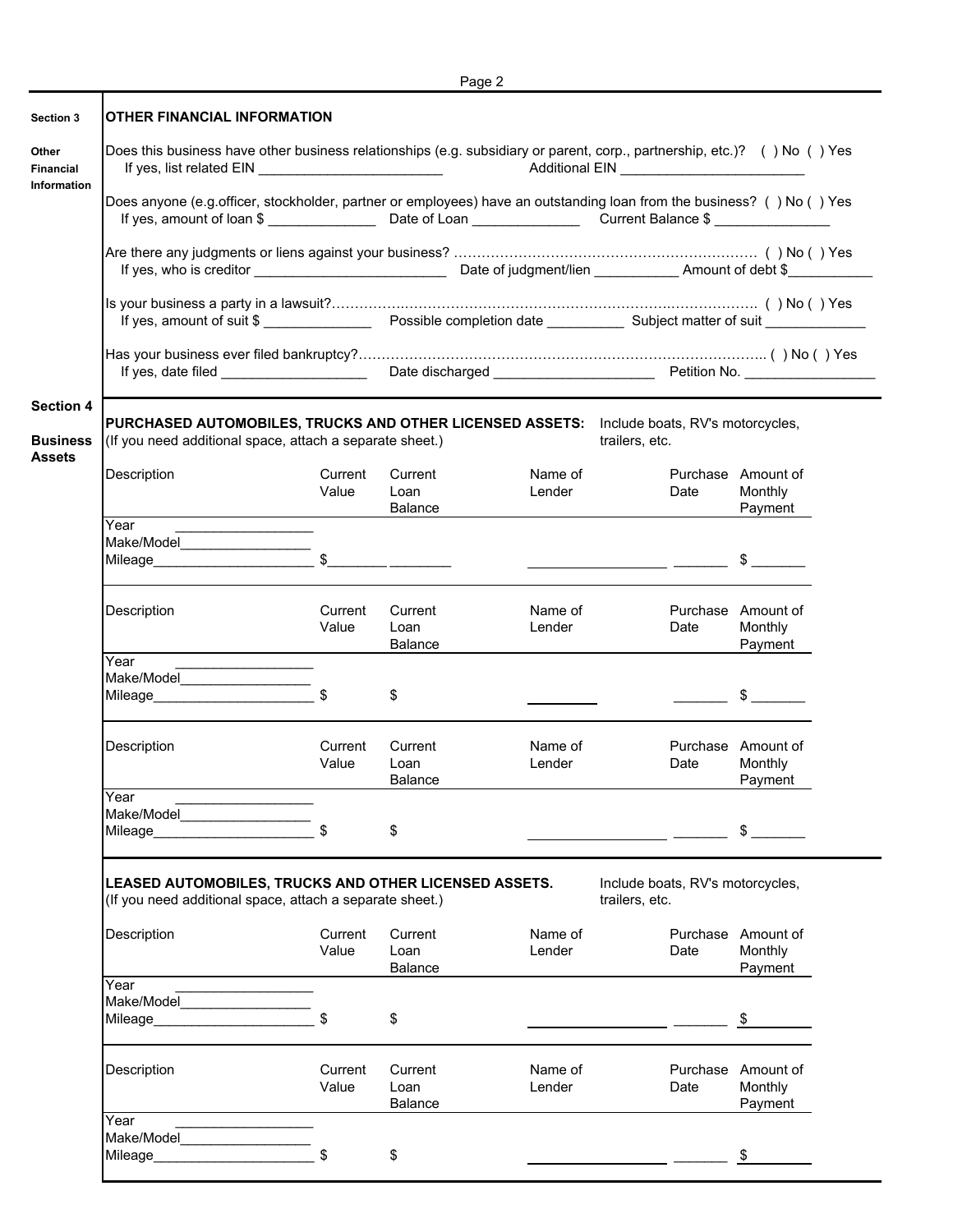| Section 4                                 | <b>REAL ESTATE.</b>                                                      |      |                                        |                            |                  | List all real estate you owned by business. (If you need additional space, attach a<br>separate sheet.)                                                                                                                                                                                                             |                                         |                               |                        |
|-------------------------------------------|--------------------------------------------------------------------------|------|----------------------------------------|----------------------------|------------------|---------------------------------------------------------------------------------------------------------------------------------------------------------------------------------------------------------------------------------------------------------------------------------------------------------------------|-----------------------------------------|-------------------------------|------------------------|
| Continued                                 | Street Address, City,<br>State, Zip and County Purchased Price           | Date | Purchase Current                       | Value                      | Loan<br>Balance  | Name of Lender<br>or Lien Holder                                                                                                                                                                                                                                                                                    | Amount of Date of<br>Monthly<br>Payment | Final<br>Payment              |                        |
|                                           |                                                                          |      |                                        |                            |                  | $\frac{1}{2}$ $\frac{1}{2}$ $\frac{1}{2}$ $\frac{1}{2}$ $\frac{1}{2}$ $\frac{1}{2}$ $\frac{1}{2}$ $\frac{1}{2}$ $\frac{1}{2}$ $\frac{1}{2}$ $\frac{1}{2}$ $\frac{1}{2}$ $\frac{1}{2}$ $\frac{1}{2}$ $\frac{1}{2}$ $\frac{1}{2}$ $\frac{1}{2}$ $\frac{1}{2}$ $\frac{1}{2}$ $\frac{1}{2}$ $\frac{1}{2}$ $\frac{1}{2}$ | $\frac{1}{2}$                           |                               |                        |
|                                           |                                                                          |      | $\frac{1}{2}$                          | $\mathfrak s$              | $\frac{1}{2}$    |                                                                                                                                                                                                                                                                                                                     | $\sim$                                  |                               |                        |
|                                           |                                                                          |      | \$                                     |                            |                  | $\frac{1}{2}$ $\frac{1}{2}$ $\frac{1}{2}$ $\frac{1}{2}$ $\frac{1}{2}$ $\frac{1}{2}$ $\frac{1}{2}$ $\frac{1}{2}$ $\frac{1}{2}$ $\frac{1}{2}$ $\frac{1}{2}$ $\frac{1}{2}$ $\frac{1}{2}$ $\frac{1}{2}$ $\frac{1}{2}$ $\frac{1}{2}$ $\frac{1}{2}$ $\frac{1}{2}$ $\frac{1}{2}$ $\frac{1}{2}$ $\frac{1}{2}$ $\frac{1}{2}$ | $\frac{1}{2}$                           |                               |                        |
| Section 4                                 | <b>BUSINESS ASSETS.</b> List all business assets and encumbrances below. |      |                                        |                            |                  |                                                                                                                                                                                                                                                                                                                     |                                         |                               |                        |
|                                           | <b>Continued</b> Description                                             |      | Current<br>Value                       | Loan<br>Balance            | Name of Lender   |                                                                                                                                                                                                                                                                                                                     | Amount<br>of Monthly Final              | Date of<br>Payment            |                        |
|                                           | Tools used in Trade/Business<br>Other:                                   |      | $\frac{1}{2}$                          | $\mathsf{\$}$              |                  |                                                                                                                                                                                                                                                                                                                     | \$                                      |                               |                        |
|                                           | Machinery<br>Equipment                                                   |      | \$<br>\$<br>\$<br>\$<br>\$<br>\$<br>\$ | \$<br>\$<br>\$<br>\$<br>\$ |                  |                                                                                                                                                                                                                                                                                                                     | \$<br>\$<br>\$<br>\$                    |                               |                        |
| Section 5                                 | <b>INVESTMENTS</b>                                                       |      |                                        |                            |                  | List all investment assets below. Include stocks, bonds, mutual funds, stock options and<br>certificates of deposits.                                                                                                                                                                                               |                                         |                               |                        |
| Invest-<br>ment,                          | Name of Company                                                          |      | Number of<br>Shares/Units              |                            | Current<br>Value | Loan<br>Amount                                                                                                                                                                                                                                                                                                      |                                         | Used as collateral<br>on loan |                        |
| <b>Banking</b><br>and Cash<br>Information |                                                                          |      |                                        |                            | $\frac{1}{2}$    | \$                                                                                                                                                                                                                                                                                                                  |                                         | $( )$ No                      | $( )$ Yes              |
|                                           |                                                                          |      |                                        |                            | \$<br>\$         | \$<br>\$                                                                                                                                                                                                                                                                                                            |                                         | $( )$ No<br>$( )$ No          | $( )$ Yes<br>$( )$ Yes |
|                                           |                                                                          |      |                                        |                            |                  | <b>Total Investments</b>                                                                                                                                                                                                                                                                                            |                                         | \$                            |                        |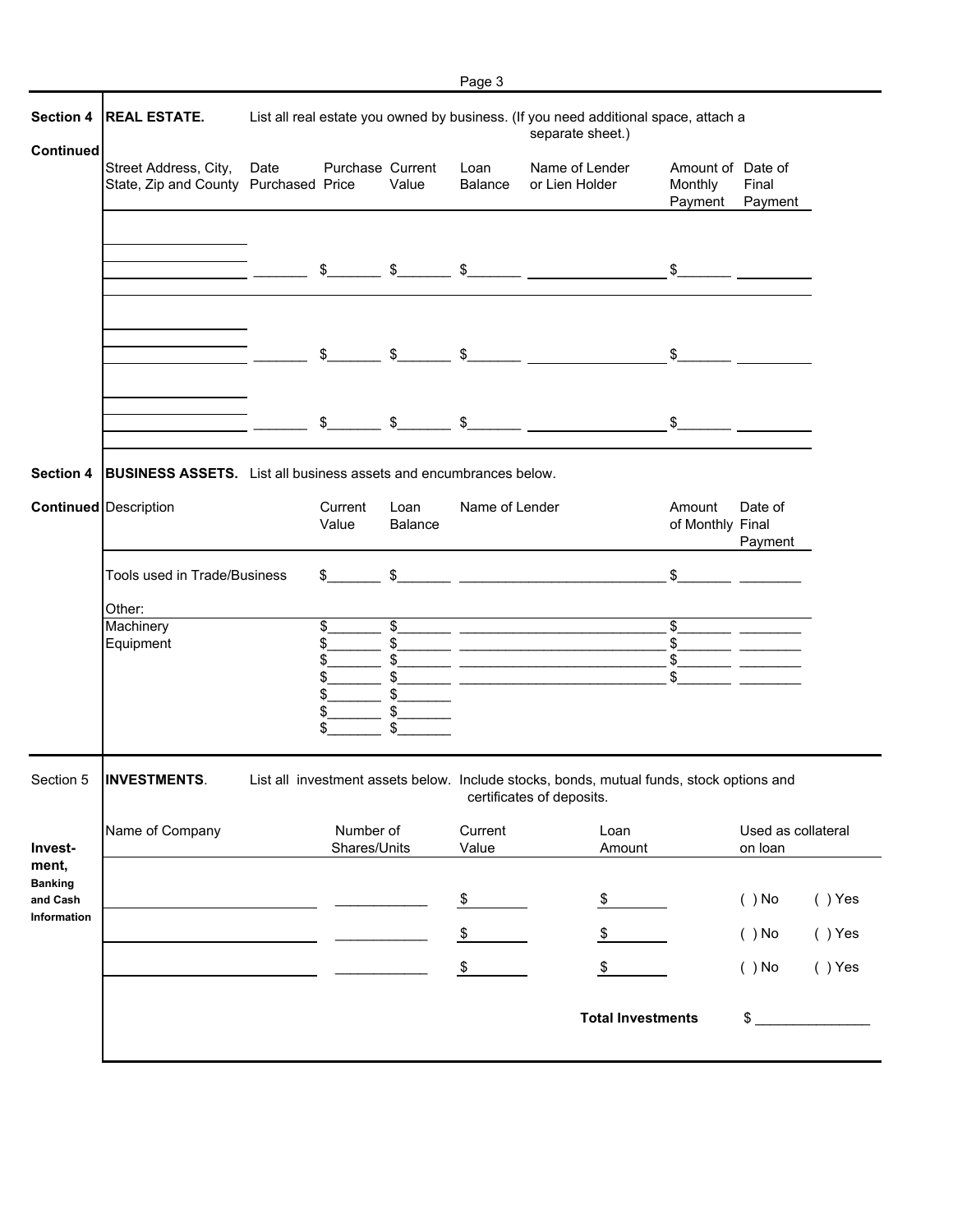|--|--|

| Continued Type of                    | Account                                                                                                | Full Name of Bank or Financial Institution                                 |  | Bank<br>Account No.                       | Current<br><b>Account Balance</b>                                                                                                                                                                                                                                                                                                               |
|--------------------------------------|--------------------------------------------------------------------------------------------------------|----------------------------------------------------------------------------|--|-------------------------------------------|-------------------------------------------------------------------------------------------------------------------------------------------------------------------------------------------------------------------------------------------------------------------------------------------------------------------------------------------------|
|                                      | Checking                                                                                               |                                                                            |  |                                           | $\sim$                                                                                                                                                                                                                                                                                                                                          |
|                                      | Checking                                                                                               |                                                                            |  |                                           | $\mathfrak s$ and $\mathfrak s$ and $\mathfrak s$ and $\mathfrak s$ and $\mathfrak s$ and $\mathfrak s$ and $\mathfrak s$ and $\mathfrak s$ and $\mathfrak s$ and $\mathfrak s$ and $\mathfrak s$ and $\mathfrak s$ and $\mathfrak s$ and $\mathfrak s$ and $\mathfrak s$ and $\mathfrak s$ and $\mathfrak s$ and $\mathfrak s$ and $\mathfrak$ |
|                                      | Savings                                                                                                |                                                                            |  |                                           | \$                                                                                                                                                                                                                                                                                                                                              |
|                                      |                                                                                                        |                                                                            |  |                                           | $\sim$                                                                                                                                                                                                                                                                                                                                          |
|                                      |                                                                                                        | City/State/Zip                                                             |  |                                           | $\frac{1}{2}$                                                                                                                                                                                                                                                                                                                                   |
|                                      |                                                                                                        |                                                                            |  | <b>Total Bank Account Balances</b>        | $\mathbb{S}$ and $\mathbb{S}$ and $\mathbb{S}$ and $\mathbb{S}$ and $\mathbb{S}$ and $\mathbb{S}$ and $\mathbb{S}$ and $\mathbb{S}$ and $\mathbb{S}$ and $\mathbb{S}$ and $\mathbb{S}$ and $\mathbb{S}$ and $\mathbb{S}$ and $\mathbb{S}$ and $\mathbb{S}$ and $\mathbb{S}$ and $\mathbb{S}$ and                                                |
| <b>Section 5</b><br><b>Continued</b> | CASH ON HAND.<br>Include any money that you have that is not in the bank.<br><b>Total Cash on Hand</b> |                                                                            |  |                                           | $\sim$                                                                                                                                                                                                                                                                                                                                          |
|                                      |                                                                                                        |                                                                            |  |                                           |                                                                                                                                                                                                                                                                                                                                                 |
|                                      | Full Name of<br>Credit Institution                                                                     | <b>AVAILABLE CREDIT.</b> List all lines of credit, including credit cards. |  | Credit Limit Amount Owed Available Credit |                                                                                                                                                                                                                                                                                                                                                 |
|                                      |                                                                                                        |                                                                            |  |                                           |                                                                                                                                                                                                                                                                                                                                                 |
|                                      |                                                                                                        |                                                                            |  |                                           |                                                                                                                                                                                                                                                                                                                                                 |
|                                      |                                                                                                        |                                                                            |  |                                           |                                                                                                                                                                                                                                                                                                                                                 |